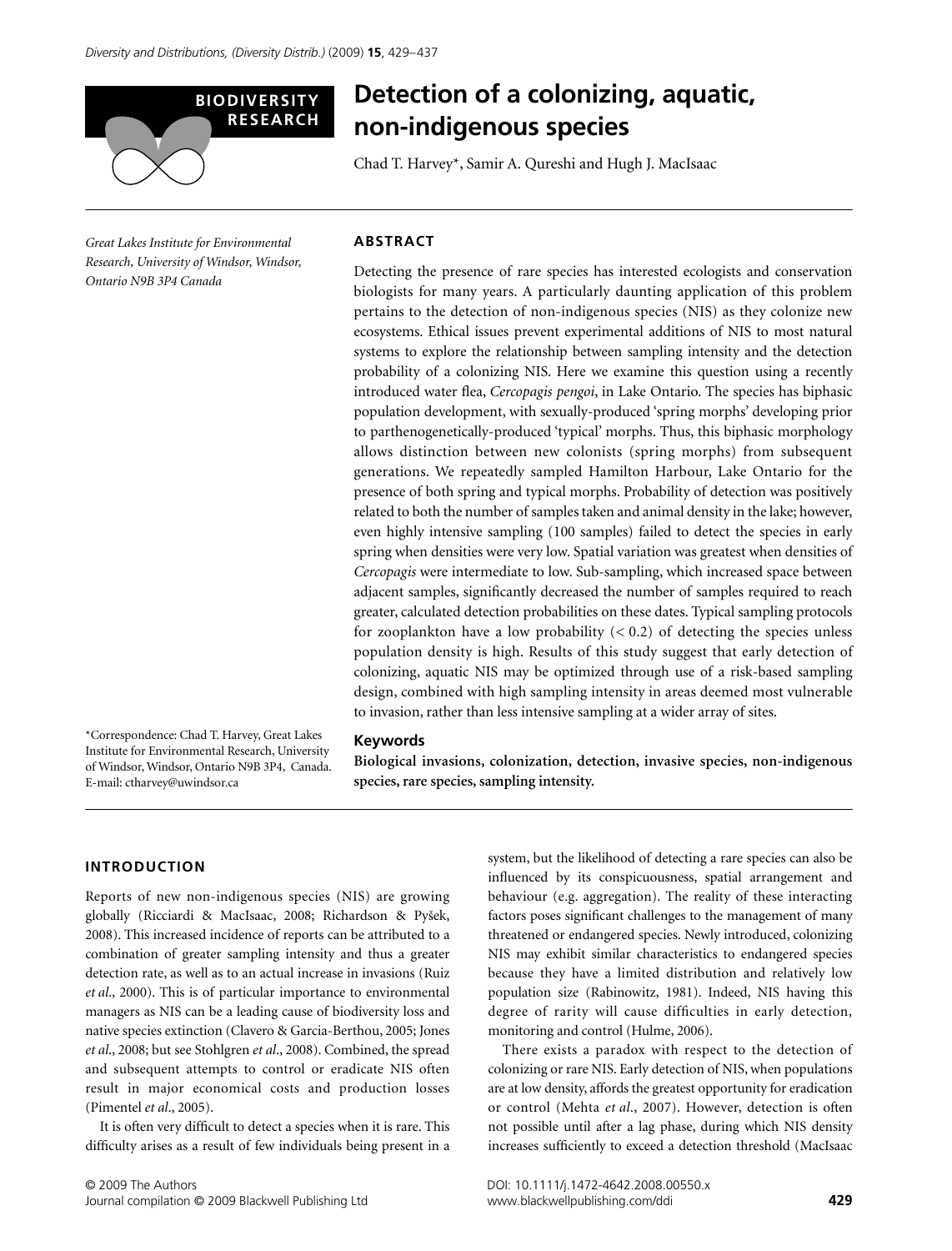

Figure 1 Relationship between the density of a colonizing non-indigenous species and the time after colonization required for the population density to reach detection thresholds (horizontal dotted lines). Enhanced sampling intensity should result in a lower detection threshold density as well as reduced time to detection.

*et al*., 2002 and refs. therein) (Fig. 1). Thus, most NIS discoveries occur once they have established and attained ecologically significant densities (Myers *et al*., 2000; Bax *et al*., 2002; Inglis *et al*., 2006). Once species achieve these higher densities, the problem switches from detection to control. Methods that functionally reduce this lag period potentially represent powerful management tools (Fig. 1). The technique used most often to decrease detection thresholds is an increase in sampling intensity (Gotelli & Colwell, 2001; Hortal *et al*., 2006). The purpose of this study was to quantify the sampling intensity required to detect a newly colonizing NIS in an aquatic habitat and determine how rarity affects the probability of detection.

# **Study system**

Ethically, we could not introduce an NIS into a natural system to study the probability of detection in relation to sampling intensity. Consequently, we used an established NIS with a unique life cycle that still allowed us to address our goal. *Cercopagis pengoi* (henceforth *Cercopagis*) is a non-indigenous water flea in the Laurentian Great Lakes. Originating in the Ponto-Caspian region, it was first discovered in North America in the summer of 1998 (MacIsaac *et al*., 1999). Its cyclic, parthenogenetic reproductive cycle consists of two distinct morphological forms that represent progeny from sexual and asexual reproduction (Laxson *et al*., 2003). The species overwinters as sexually produced 'resting eggs' in lake sediment. In spring, these eggs hatch into individuals possessing a short, blunt caudal appendage (Simm & Ojaveer, 2006). Asexually produced offspring of this 'spring' morph have the more 'typical' caudal appendage that is longer and hooked near its terminus (Grigorovich *et al*., 2000). The difference between morphs is so profound that they were originally classified as distinct subgenera: *C. (Apagis) ossiani* (the spring morph) and *C. pengoi* (the typical morph). This morphological difference makes this the ideal species to address the objectives of this study. No adult individuals overwinter in the water column, thus colonization by the blunt-tailed individuals from resting

eggs in spring is equivalent to a new invasion. In this study, we sample intensively before, during and after the period during which emergence was expected to occur.

# **METHODS**

On six dates from 30 April to 28 August 2007, we sampled Hamilton Harbour, Lake Ontario for *Cercopagis* with hauls of a vertical zooplankton net (750 μm mesh, 50 cm diameter, 150 cm length). *Cercopagis* does not display a typical diel, vertical migration. We used a vertical haul, as opposed to a potentially more efficient oblique haul (Hayes *et al*., 2005), given the vertical positioning of this species in the water column (i.e. sub-5 m to a maximum of 20 m; Laxson *et al*., 2003). On each date, 100 samples were taken from 20 m to the surface within a specific 1 km<sup>2</sup> sampling grid, comprising 100 GPS-derived points (±10 m) spaced 100 m apart. On 28 August, only 80 samples were taken because of inclement weather. After each sample, the net was rinsed to avoid subsequent sample contamination. All samples were preserved in 70% ethanol and stored in the laboratory at room temperature until processed.

To determine *Cercopagis* presence, each sample was sieved through 40 μm mesh and rinsed into a sectioned Petri dish, and counted in total. Presence/absence data for each sampling date was bootstrapped without replacement (1000 iterations) to generate sample-based rarefaction curves relating sampling intensity to the probability of finding at least one *Cercopagis* (Gotelli & Colwell, 2001). *Cercopagis* density and thus the points within our sampling grid where we detected *Cercopagis* varied with sampling date (see Results). To determine the potential effects of sampling intensity (number of samples) and our sampling method (vertical hauls taken within a regular sampling grid) for detecting *Cercopagis*, additional rarefaction curves were generated from two subsets of samples spaced 200 and 300 m apart, respectively, for each sampling date. There were four different arrangements of sub-samples equally spaced 200 m apart. Thus, we used the mean detection probability from all four sampling arrangements for any further analyses. There was only one possible arrangement for sub-sampling points equally spaced 300 m apart.

Effects of *Cercopagis* density and number of samples taken on the relationship between sampling intensity and detection probability were assessed by fitting a type II functional response curve to sample number and detection probability data for each sampling date. The linear form of a type II functional response identifies the rate of saturation (slope) and the point of saturation or asymptote (*y*-intercept) for any saturating curve (Fan & Petitt, 1994). We then compared these parameter estimates for the full sampling intensity between dates and between sub-samples within each date with Tukey-Kramer linear contrasts.

To test for spatial patterns of *Cercopagis* presence/absence, we used kriging to predict variation in detection probability across our sampling grid (Legendre & Fortin, 1989; Fortin *et al*., 2002). We estimated the variance between sample points with semivariograms from the most parsimonious of five covariance models (Gaussian, exponential, spherical, power or linear). Covariance model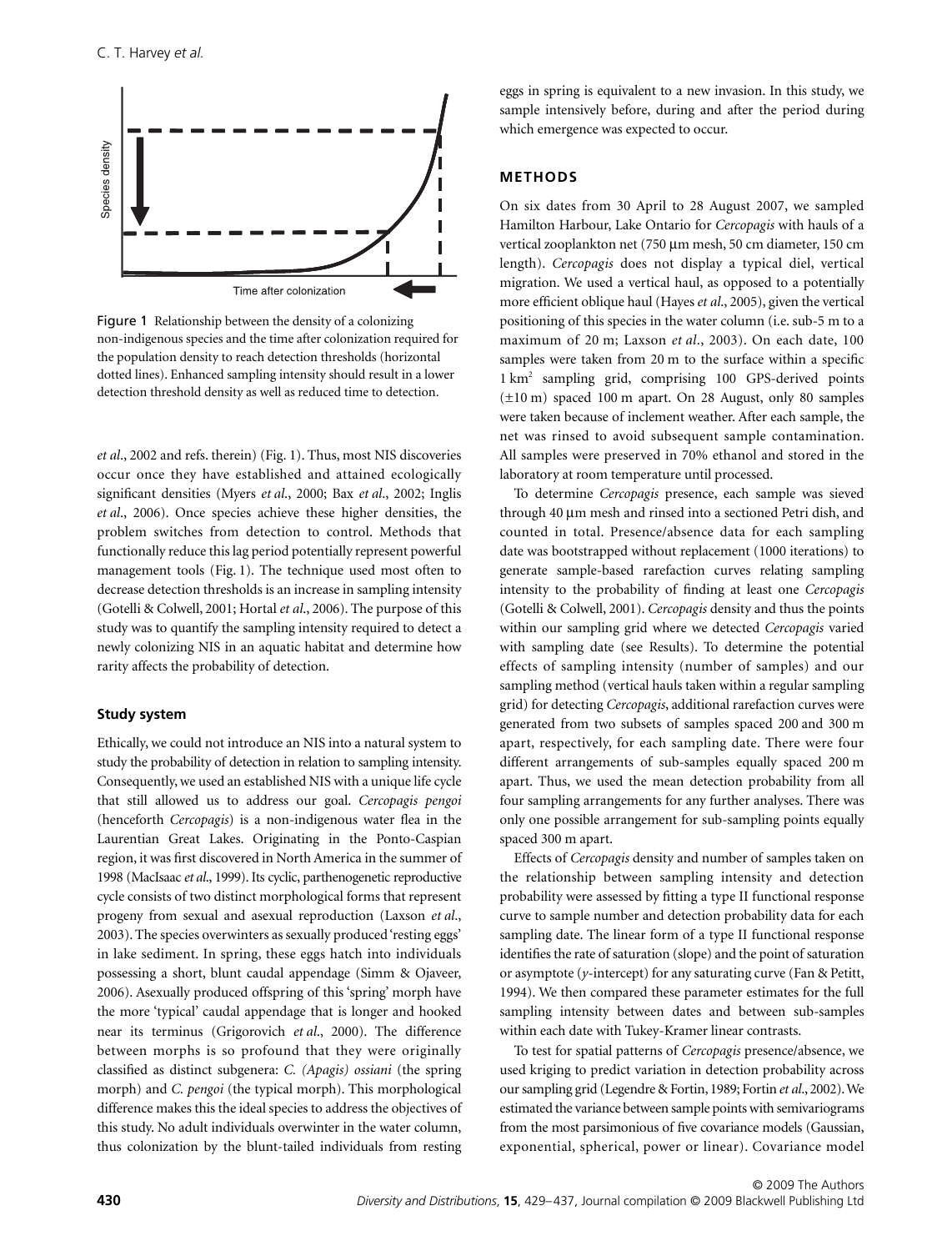appropriation was determined by selecting the model with the weighted sum of squares closest to zero. Spatial analyses were only performed on the full sampling data set as a result of sampling size limitations (200 m spacing, *n* = 25; 300 m spacing, *n* = 16; Fortin *et al*., 1989; Legendre & Fortin, 1989). All analyses and comparisons were performed with R *v* 2.7.1(R Development Core Team, 2008).

#### **RESULTS**

*Cercopagis* was detected on four of six sampling dates. No individuals were found on the two earliest sampling dates (30 April or 15 May), whereas on the third date (29 May) 3 of the 100 samples contained *Cercopagis*. Two of these three individuals were of the spring morph, indicating the initial generation. On the following sampling dates, detection frequency progressively increased from 25% to 91% until the final sampling date when detection frequency was again quite low (5%; 28 August).

The total number of individuals found on any one sample date varied from 0 to 217, with a density range of 0.00 to 0.55 individuals m–3. The highest density of *Cercopagis* (0.55 ind. m–3) was observed on 19 June, and the population declined thereafter (28 August; 0.03 ind.  $m^{-3}$ ). Thus, our sampling period spanned the emergence, peak density and decline phases for *Cercopagis* in Hamilton Harbour.

Comparison of rarefaction curves from the full sample sets (100 m spacing) suggests that as *Cercopagis* density increased, the slope of the rarefaction curves increased concomitantly (Fig. 2). All slope estimates from fitted type II functional response curves were significantly different across dates; however, there were no detectable differences in the probability saturation points, except the first two dates when no *Cercopagis* was detected (Table 1).

Table 1 Parameter estimates and Tukey–Kramer linear contrasts for the slope and saturation point (*y*-intercept) of fitting a linear Type II functional response to the effect of sample number on the probability of detecting *Cercopagis* from the full sample set for each sampling date. 30 April and 15 May are identical data sets and therefore analysed as one (April/May). All values different at *P <* 0.0001 unless noted *ns*; *d.f.* = 198, *d.f.* with August = 178. See Fig. 2(a–e) for corresponding rarefaction curves.

|           | Slope,<br>$\nu$ -intercept | Tukey-Kramer contrast values |              |              |              |  |
|-----------|----------------------------|------------------------------|--------------|--------------|--------------|--|
|           |                            | 30 May                       | 12 June      | 19 June      | 28 August    |  |
| April/May | 0.000,                     | 3.404,                       | 0.231,       | 0.012,       | 1.803,       |  |
|           | 0.000                      | 0.435                        | 0.032        | 0.002        | 0.258        |  |
| 29 May    | 0.034,                     |                              | 3.412.       | 3.404,       | 4.143.       |  |
|           | 1.128                      |                              | $0.217^{ns}$ | $0.216^{ns}$ | $0.267^{ns}$ |  |
| 12 June   | 0.324,                     |                              |              | 0.231,       | 1.632.       |  |
|           | 0.936                      |                              |              | $0.016^{ns}$ | $0.115^{ns}$ |  |
| 19 June   | 0.829,                     |                              |              |              | 1.611,       |  |
|           | 0.997                      |                              |              |              | $0.114^{ns}$ |  |
| 28 August | 0.040,                     |                              |              |              |              |  |
|           | 0.921                      |                              |              |              |              |  |



**Figure 2** Comparison of mean  $(\pm 95\% \text{ CI})$  probability of detecting *Cercopagis*, in at least one sample, as a function of sample number based upon 1000 bootstrap iterations for (a) 30 April and 15 May, combined (b) 29 May (c) 12 June (d) 19 June and (e) 28 August 2007. Open circles  $( \bigcirc )$  for 100 (80 in August) samples spaced 100 m apart, closed circles  $(\bullet)$  for 25 samples spaced 200 m apart and open triangles  $(\triangle)$  for 16 samples spaced 300 m apart.

The resulting rarefaction curve from 30 April and 15 May (combined) had a flat or zero slope and no saturation point (Fig. 2a). *Cercopagis* was detected on 29 May but at an extremely low density (< 0.01 ind. m<sup>-3</sup>) (Fig. 2b), generating a rarefaction curve with a shallow slope and a saturation point greater than 1 (*y*-intercept > 1; Table 1). This suggests more than 100 samples were needed to reach a detection probability of 1. Density increased to  $(0.09 \text{ ind. m}^{-3})$  on 12 July. The slope of this curve was significantly greater than that of 29 May (Table 1) and saturation was reached after *c*. 15 samples, with a probability asymptote of 1 after *c*. 35 samples (Fig. 2c). The highest *Cercopagis*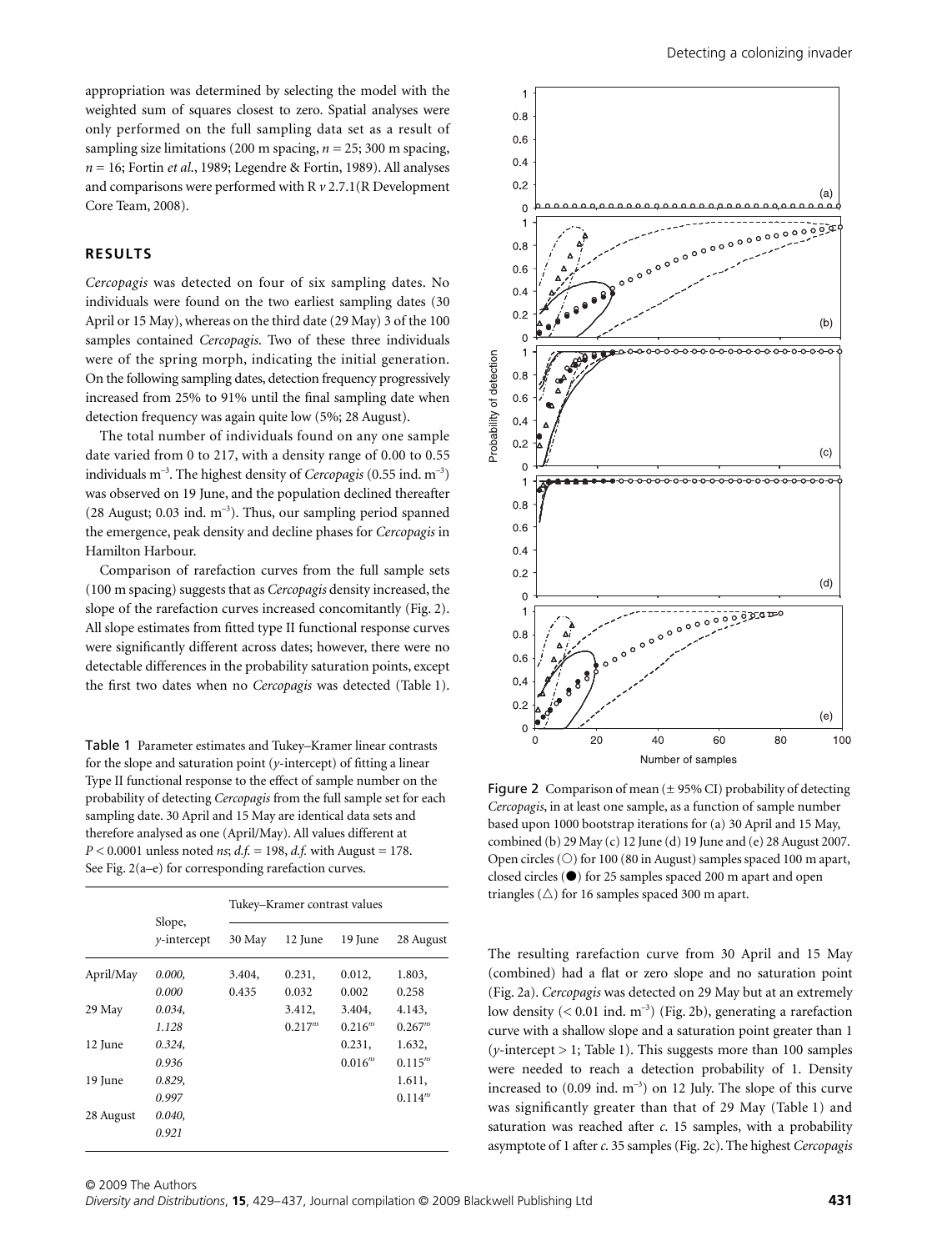density was observed on 19 July (0.56 ind.  $m^{-3}$ ). This density produced a very steep curve (slope 0.829), saturated after only four samples and reached a detection probability of 1 at only six samples (Fig. 2d). The shape of the rarefaction curve on the last sample date, 28 August, was similar in general shape to that for 29 May, but the density was approximately three times greater  $(0.02 \text{ ind. m}^{-3})$ . Additionally, the saturation point for 28 August was close to that of 12 June, but the slope was shallower (Table 1; Fig. 2). This shallow slope greatly increased the number of samples (*c*. 60) required to reach saturation and the curve never reached a probability of 1 (max. 0.983), although only 80 samples were acquired on this date.

We sub-sampled the data sets for each date to increase distance between adjacent samples. Doing so only affected the relationship between mean detection probability and sample number when distance between adjacent samples was increased to 300 m. As observed with the full data sets, there was no difference in the calculated saturation points (Tukey-Kramer contrasts, *P* > 0.05). There was no difference in saturation rates between subsampling at 200 m and 100 m for any date, nor any difference between any sub-sampling data sets for 19 June (all Tukey-Kramer contrasts,  $P > 0.05$ ; Fig. 2). However, increasing inter-sampling distance from 100 m or 200 m to 300 m on 29 May (Tukey-Kramer contrasts; 100 m to 300 m, d.f. = 114,  $P < 0.0001$ ; 200 m to 300 m, d.f. = 39, *P* < 0.0001), 12 June (Tukey-Kramer contrasts; 100 m to 300 m, d.f. = 114, *P* < 0.05; 200 m to 300 m, d.f. = 39, *P* < 0.05) and 28 August (Tukey-Kramer contrasts; 100 m to 300 m, d.f. = 114,  $P < 0.0001$ ; 200 m to 300 m, d.f. = 39,  $P < 0.0001$ ) significantly decreased the saturation rate of the curves (Fig. 2b–e).

Fitted semivariograms were consistent with trends established in the parametric analysis; spatial variation was greater at intermediate densities of *Cercopagis*. Although all standard error surfaces were rather flat and well behaved (Fig. 3e–h), semivariograms suggested spatial patterns within our data were non-stationary (Table 2; Fig. 3a–d). A linear semivariogram best fit the data for 29 May and 12 June, whereas a Gaussian model fit best on 19 June and 28 August (Table 2). The greatest spatial variation was observed on 12 June, and generated a flat semivariogram (Fig. 3b,f), indicating no spatial structure at the scale of our sampling. Fitted semivariograms for 29 May, 19 June

Table 2 Summary of semivariograms to determine spatial autocorrelation for the four dates when *Cercopagis* was detected. Model appropriation determined by weighted sum of squares closest to zero. See Fig. 3(a–d) for associated semivariograms.

|           | Model    | Parameter estimates |        |        |  |
|-----------|----------|---------------------|--------|--------|--|
| Date      |          | Partial sill        | Range  | Nugget |  |
| 29 May    | Linear   | na                  | 1      | 0.0166 |  |
| 12 June   | Linear   | na                  | 1      | 0.1896 |  |
| 19 June   | Gaussian | 13.18               | 228.15 | 0.0738 |  |
| 28 August | Gaussian | 36.99               | 203.59 | 0.0229 |  |

and 28 August had no discernible sill (estimated for 19 June and 28 August, Table 2), suggesting all semivariograms exhibited a nugget effect (Table 2; Fig. 3).

Overall patterns suggest that as relative density of *Cercopagis* increased, there was a proportional increase in the probability of its detection (Fig. 4). At very low density (e.g. 29 May), the probability of detection never exceeded 0.2, even with 100 samples. By contrast, when *Cercopagis* was present at high relative density, detection probability always exceeded 0.8 even when few  $(< 5)$  samples were taken. We utilized high sampling intensity throughout the study (80–100 samples), thus the density of *Cercopagis* appeared to ultimately determine detection probability.

## **DISCUSSION**

Detection probability was strongly affected by both sampling intensity and *Cercopagis* abundance in Lake Ontario. Many previous studies have determined an analogous relationship between species richness and sampling intensity (e.g. Caley & Schluter, 1997; Rohr *et al*., 2006; Soria-Auza & Kessler, 2008). As the number of samples increases, or as the density of a species increases in a specific area, there is a concomitant increase in detection probability. However, our study provides novel, empirical insights into the dynamics of detecting NIS at the colonization stage. Even with sampling intensity 20 times higher than that typically employed by plankton ecologists, the probability of detecting emerging *Cercopagis* was never higher than 0.20 when the species was present at low abundance. This finding has major implications for the design of monitoring programs that prioritize early detection of NIS in high-risk habitats, such as ports with significant ballast water discharge (e.g. Drake & Lodge, 2004) or areas where large volumes of wood dunnage are dumped or shipping containers unloaded (e.g. Work *et al*., 2005).

The purpose of this study was to determine the sampling intensity required to detect a colonizing NIS. We were able to ethically pursue this question by exploiting the seasonal life cycle characteristics of *Cercopagis*, which effectively re-colonizes the system each spring. *Cercopagis* was not detected on either of our first two sampling dates (Table 1; Fig. 2a), indicating that sampling commenced before *Cercopagis* began to emerge, or that emerged individuals were present a sub-threshold levels. Detection of the spring morph at a very low frequency (3 of 100 samples) on our third sampling date indicates that our sampling protocol was sufficient to capture the early colonization period of *Cercopagis* in Hamilton Harbour (Table 1). The spring morph of *Cercopagis* was detected only on the first date the species was detected in our samples; thereafter all collections contained only the typical morph (Table 1), suggesting sampling spanned the colonization, establishment and decline phases.

Although we observed typical seasonal wax and wane patterns for *Cercopagis*, the maximum density achieved was orders of magnitude lower than that reported in previous studies on Lake Ontario (e.g. Makarewicz *et al*., 2001; Laxson *et al*., 2003). Introduced populations can exhibit a boom and bust dynamic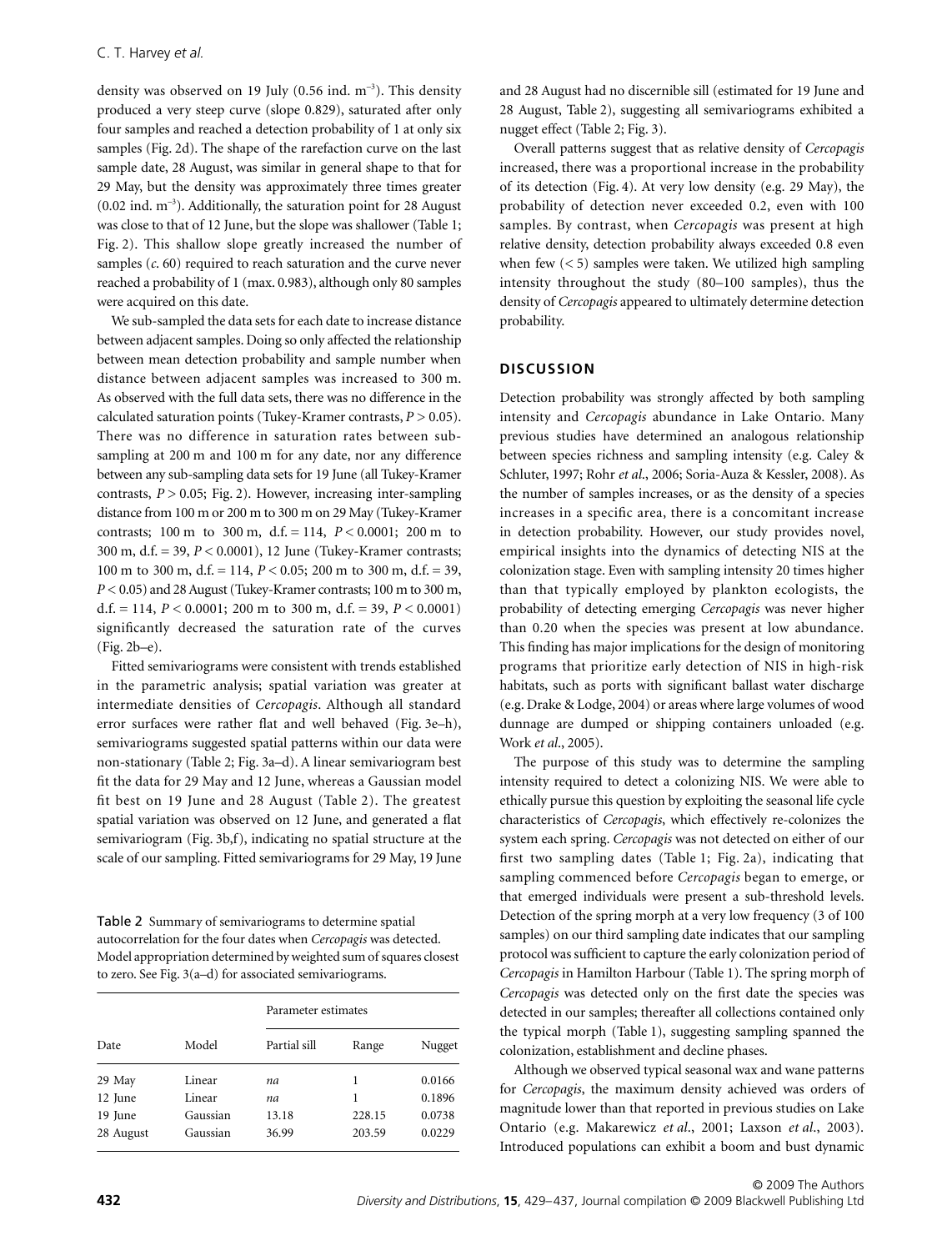

Figure 3 Summary of spatial analyses displaying semivariograms (a–d), and kriged variance (SE) surfaces (e–h) with reference to *Cercopagis* abundance plots from the full sample (100 m) data set (i–l) for all dates where *Cercopagis* was detected. Abundance increases with lighter colour within each abundance plot.

after a period of initial invasion (Simberloff & Gibbons, 2004), and *Cercopagis* densities in Lake Ontario, although variable, have exhibited a declining trend since first being reported in the lake in 1998. This trend could be attributable to fish predation, as numerous planktivores including alewife (*Alosa pseudoharengus*) and rainbow smelt (*Osmerus mordax*) prey upon *Cercopagis* in the Great Lakes (Bushnoe *et al*., 2003). Alternatively, the low observed density may have resulted from a lack of sampling during July and early August when peak *Cercopagis* abundance is typically reported in Lake Ontario and other regions where it has been introduced (Krylov *et al*., 1999) or may have been limited by the sampling methods and design we employed. Ultimately, however, these comparatively low densities were useful, given our objectives.

The probability of detecting *Cercopagis* was strongly influenced by sampling intensity, but even more so by population density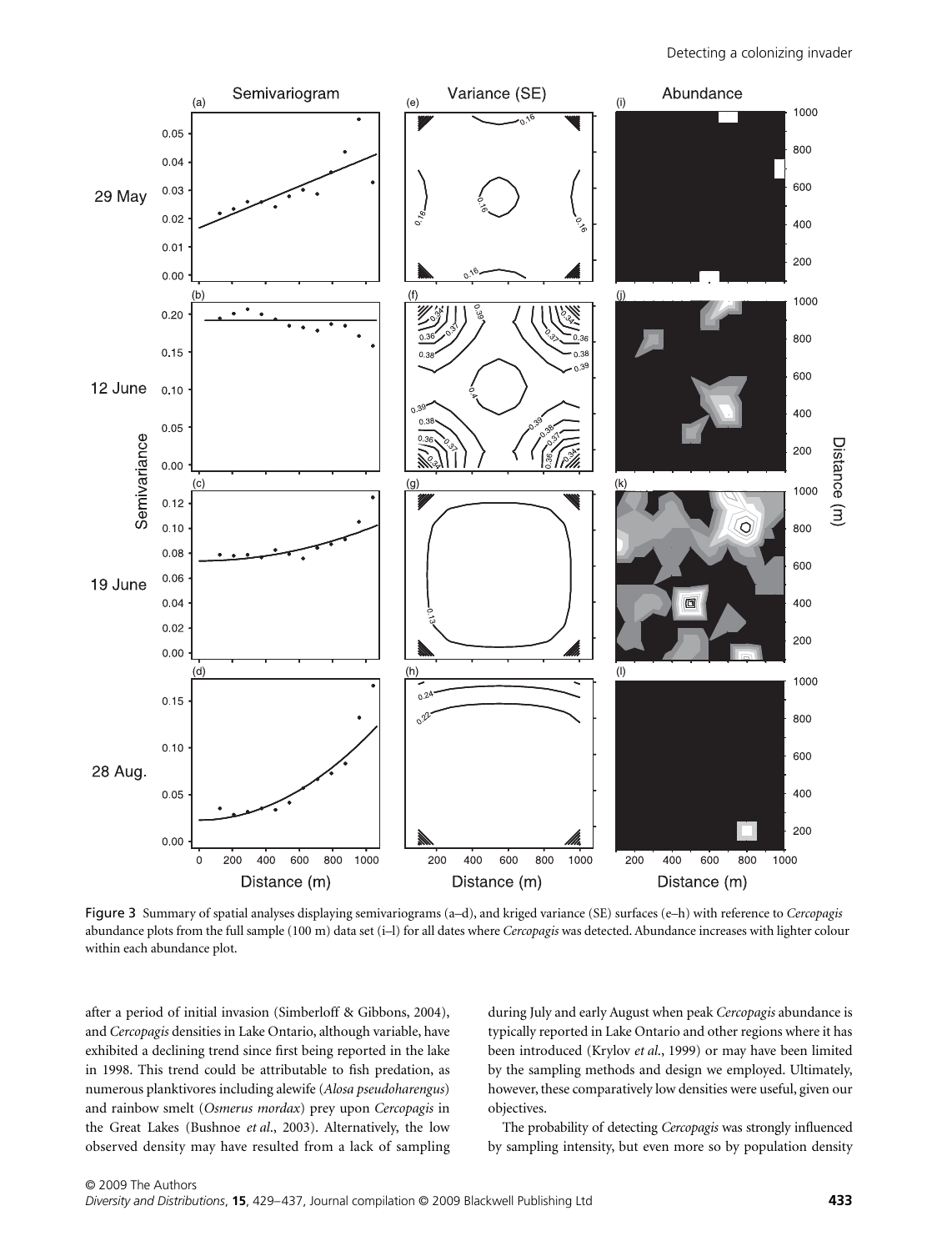

Figure 4 Contour plot summarizing *Cercopagis* detection probability as a function of relative animal density and sampling intensity.

and the location of *Cercopagis* within the area we sampled (Figs 2 and 3). Sampling intensity across this study was well maintained, even with only 80 samples being collected on the last date. On dates when *Cercopagis* was detected (Fig. 2b–e), there was no difference in the point at which any of the rarefaction curves reached saturation. Yet, significant differences between the slopes of all curves indicated that a different number of samples were required to achieve the same probability of detection.

A striking contrast emerges when comparing saturation dynamics from the two June dates with those of the May and August dates. Comparatively few samples were required to achieve a saturating (100%) probability of detecting *Cercopagis* (samples 15 and 4, respectively; Fig. 2c,d) on the June dates, whereas saturation was never achieved on the latter dates when full sampling intensity (100 or 80 samples) was applied. These latter samples are more characteristic of the conditions and problems encountered when attempting to detect a colonizing NIS. Sub-sampling the data changed this trend, however, by increasing the rate of saturation when samples were spaced 300 m apart. When this was done, 100% detection probabilities were estimated at *c*. 20 samples, even when *Cercopagis* was at lower densities (e.g. Fig. 2b,e).

This variation in detection is probably a result of the greater spatial variation in *Cercopagis* at intermediate to low densities (Fig. 3). We chose to use a systematic sampling grid with the purpose of intensely and repeatedly sampling a finite area. Previous studies have noted that systematic, regular sampling is the most effective design for detecting presence of NIS (Hirzel & Guisan, 2002; Rew *et al*., 2006). In a spatial context, systematic sampling is easier to employ and does not require previous knowledge of the area to be sampled (Fortin *et al*., 1989). However, they may lead to oversampling non-informative areas and undersampling more informative areas, as opposed to random or stratified random designs, which can be more useful in detecting significant spatial structures (Fortin *et al*., 1989; Legendre & Fortin, 1989). The use of a systematic sampling design is likely the main factor leading to the apparent non-stationarity, where the processes determining spatial pattern change with spatial scale, found in our spatial analyses. Combining the results of our analyses indicates that it is the spatial arrangement rather than the number of sampling points that may most influence detection of colonizing NIS (e.g. Fortin *et al*., 1989). That is, with an increased probability of detection from samples taken 300 m apart and our spatial analyses indicating some variation at even small spatial scales (nugget effect), sampling a larger area with samples spaced farther apart may have been a more sensitive approach to detecting this colonizing NIS.

In reality, standard zooplankton sampling protocols usually entail collecting five or less samples within a single system on a given date. On dates when *Cercopagis* was present at low abundance, this sampling intensity would generate a detection probability of 13% or less. Most inspection and environmental monitoring programs require the maintenance of a 95% detection probability for known pest species with an infestation frequency of 10% (Venette *et al*., 2002). The only date for which we reached a 95% detection probability with only five samples was on 19 June, when Cercopagis density was highest (Figs 2d and 3k). Less than 10% of the relative density range observed from this study would meet most inspection requirements using standard sampling protocols (Fig. 4).

Countries including Australia, Canada, New Zealand, USA and a consortium of countries in Africa have placed early detection as a top NIS priority (ANZECC 2001; Hellström *et al*., 2003; Environment Canada, 2004; Moore, 2005; USDA APHIS 2007). Despite this objective, the economical and logistical challenges of developing and implementing such a program are often seriously constrained. Government agencies are challenged by a trade-off between monitoring numerous at-risk habitats and the sampling intensity required to adequately census these areas. Based on the results of this study, this trade-off is most influenced by the density at which a colonizing NIS can be detected; spatial variation decreased with an increase in density and there was no effect of sample spacing when *Cercopagis* density was greatest. At relatively high densities (e.g. Fig.  $4$ ,  $> 0.5$ ), it is more efficient to sample a greater number of sites at a lower sampling intensity. At higher densities, the marginal benefit of more intense sampling is reduced as detection probability varies little between *c*. 10 to 20 samples (Fig. 4). At relatively low densities (Fig.  $4, < 0.25$ ), it is more profitable to target fewer sites but sample each more intensively and with a more spatially-minded design (detection prob. < 0.2 with fewer than 15 samples, Fig. 3). This scenario is clearly based upon our study of a single species in a single system. Development of strategic sampling plans require understanding the species-specific nature of the probability of detection in relation to population density and sampling intensity as conspicuousness, aggregation behaviours, habitat utilization and landscape history are factors that can impact the detectability of invading NIS (Higgins *et al*., 1999; Rejmánek, 2000; Inglis *et al*., 2006; Tobin, 2007). We expect that similar patterns will occur for most colonizing, aquatic NIS.

Initial detection of an NIS is the most difficult but arguably most important aspect of NIS management (Rejmánek, 2000; Hulme, 2006). With vector-based approaches to estimating NIS propagule pressure and environmental niche modelling to predict which geographical regions are most susceptible,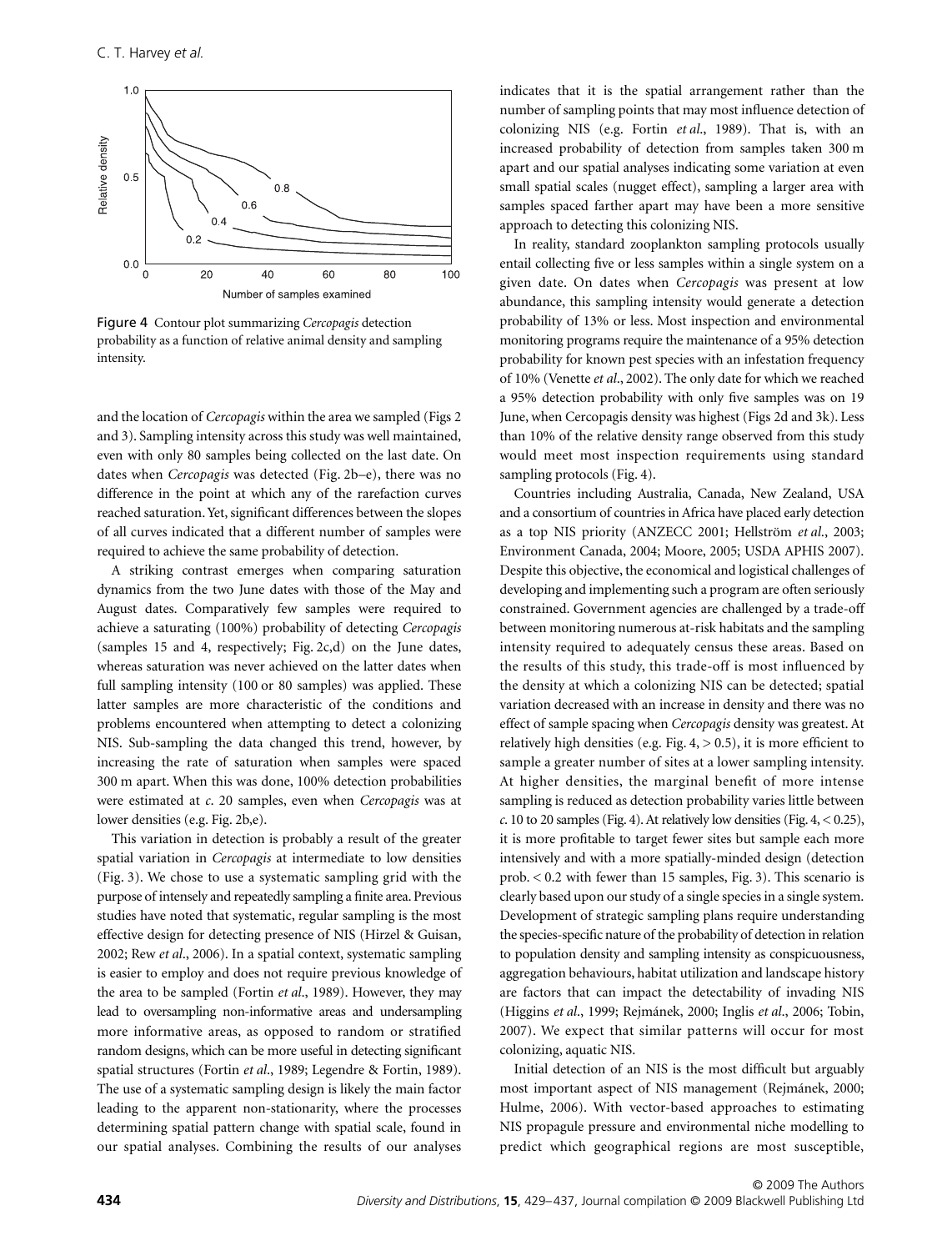high-risk habitats are being more clearly identified (e.g. Herborg *et al*., 2007; Meentemeyer *et al*., 2008). Once high-risk habitats are identified, one alternative to the application of intensive sampling programs is the use of species-specific molecular markers. These methods seek to identify the presence of species-specific DNA sequences from bulk samples. For example, molecular markers have been utilized to detect an invasive kelp in port water samples (Hayes *et al*., 2007), American bullfrogs in Europe (Ficetola *et al*., 2008) as well as a pestiferous moth species in the sub-Antarctic (Chown *et al*., 2008). Another technique used to decrease detection thresholds, by artificially increasing the local density of a target species, is the deployment of pheromonebaited traps (Brockerhoff *et al*., 2006; Tobin, 2007). After NIS detection, other novel approaches can be employed to assess their spatial range (Barnett *et al*., 2007). For example, large areas of terrestrial habitat can be sampled using remote sensing spectroscopy. Spectral images of vegetation patches can be taken from above to indicate distinct spectral signatures for both native and non-indigenous cover (Lass *et al*., 2005). Although highly effective, each of these aforementioned methods requires technical sophistication and knowledge of potential invaders. Methods for detecting unknown and newly colonizing species require further development.

Employing a combination of predictive and sampling methods is the most effective prevention and control of NIS (Rejmánek, 2000; Hulme, 2006). Ecologists designing programs for early detection of NIS must be aware of sampling intensity and spatial design issues to develop strategies accordingly. A minimum of 65 samples was required to achieve a 95% detection probability when *Cercopagis* was present at low abundance in Lake Ontario. This sampling intensity is not feasible for active monitoring programs. If, however, monitoring programs were tailored to areas where vector activity is most acute, then comprehensive sampling designs would become more logistically feasible. With increased feasibility of accurate and sensitive monitoring techniques, the reality of preventing NIS establishment as opposed to decreasing their negative impacts may become more tangible.

# **ACKNOWLEDGEMENTS**

We thank Colin Van Overdijk, Dr Francisco Sylvester, Jaclyn Brush and Susan Dennard for field assistance. Kristen Patterson aided in processing samples in the lab. Much appreciation is given to Drs James Forester and Phil Graniero for comments regarding the spatial analyses and Dr Jim Muirhead regarding bootstrapping and rarefaction curves. This manuscript was significantly improved by comments from three anonymous reviewers. We acknowledge financial support from the Canadian Aquatic Invasive Species Network, NSERC, and a DFO Invasive Species Research Chair to HJM.

# **REFERENCES**

Australian and New Zealand Environment and Conservation Council (2001) *Biodiversity conservation research: Australia's* *priorities*. Biological Diversity Advisory Committee, Commonwealth of Australia, Department of the Environment and Water Resources. Canberra. ISBN 064 254 742 4.

- Barnett, D.T., Stohlgren, T.J., Jarnevich, C.S., Chong, G.W., Ericson, J.A., Davern, T.R. & Simonson, S.E. (2007) The art and science of weed mapping. *Environmental Monitoring and Assessment*, **132**, 235–252.
- Bax, N., Hayes, K., Marshall, A., Parry, D. & Thresher, R. (2002) Man-made marinas as sheltered islands for alien marine organisms: establishment and eradication of an alien invasive marine species. *Turning the Tide: the eradication of invasive species: proceedings of the international conference on eradication of island invasives* (ed. by C.R. Veitch and M.N. Clout), pp. 26– 39. IUCN Species Survival Commission No. 27.
- Brockerhoff, E.G., Jones, D.C., Kimberley, M.O., Suckling, D.M. & Donaldson, T. (2006) Nationwide survey for invasive wood-boring and bark beetles (Coleoptera) using traps baited with pheromones and kairomones. *Forest Ecology and Management*, **228**, 234–240.
- Bushnoe, T.M., Warner, D.M., Rudstam, L.G. & Mills, E.L. (2003) *Cercopagis pengoi* as a new prey item for alewife (*Alosa pseudoharengus*) and rainbow smelt (*Osmerus mordax*) in Lake Ontario. *Journal of Great Lakes Research*, **29**, 205–212.
- Caley, M.J. & Schluter, D. (1997) The relationship between local and regional diversity. *Ecology*, **78**, 70–80.
- Chown, S.L., Sinclair, B.J. & van Vuuren, B.J. (2008) DNA barcoding and the documentation of alien species establishment on sub-Antarctic Marion Island. *Polar Biology*, **31**, 651– 655.
- Clavero, M. & Garcia-Berthou, E. (2005) Invasive species are a leading cause of animal extinctions. *Trends in Ecology and Evolution*, **20**, 110.
- Drake, J.M. & Lodge, D.M. (2004) Global hot spots of biological invasions: evaluating options for ballast-water management. *Proceedings of the Royal Society of London Series B, Biological Sciences*, **271**, 575–580.
- Environment Canada (2004) *An invasive alien species strategy for Canada*. Environment Canada, Gatineau, Quebec, Canada, p. 46.
- Fan, Y.Q. & Petitt, F.L. (1994) Parameter-estimation of the functional response. *Environmental Entomology*, **23**, 785–794.
- Ficetola, G.F., Miaud, C., Pompanon, F. & Taberlet, P. (2008) Species detection using environmental DNA from water samples. *Biology Letters*, in press.
- Fortin, M.-J., Dale, M.R.T. & ver Hoef, J. (2002) Spatial analysis in ecology. *Encyclopedia of environmetrics* (ed. by A.H. El-Shaarawi & W.W. Piegorsch), v. 4, pp. 2051–58. John Wiley & Sons, Ltd, Chichester, UK.
- Fortin, M.-J., Drapeau, P. & Legendre, P. (1989) Spatial autocorrelation and sampling design in plant ecology. *Vegetatio*, **83**, 209–222.
- Gotelli, N.J. & Colwell, R.K. (2001) Quantifying biodiversity: procedures and pitfalls in the measurement and comparison of species richness. *Ecology Letters*, **4**, 379–394.
- Grigorovich, I.A., MacIsaac, H.J., Rivier, I.K., Aladin, N.V. & Panov, V.E. (2000) Comparative biology of the predatory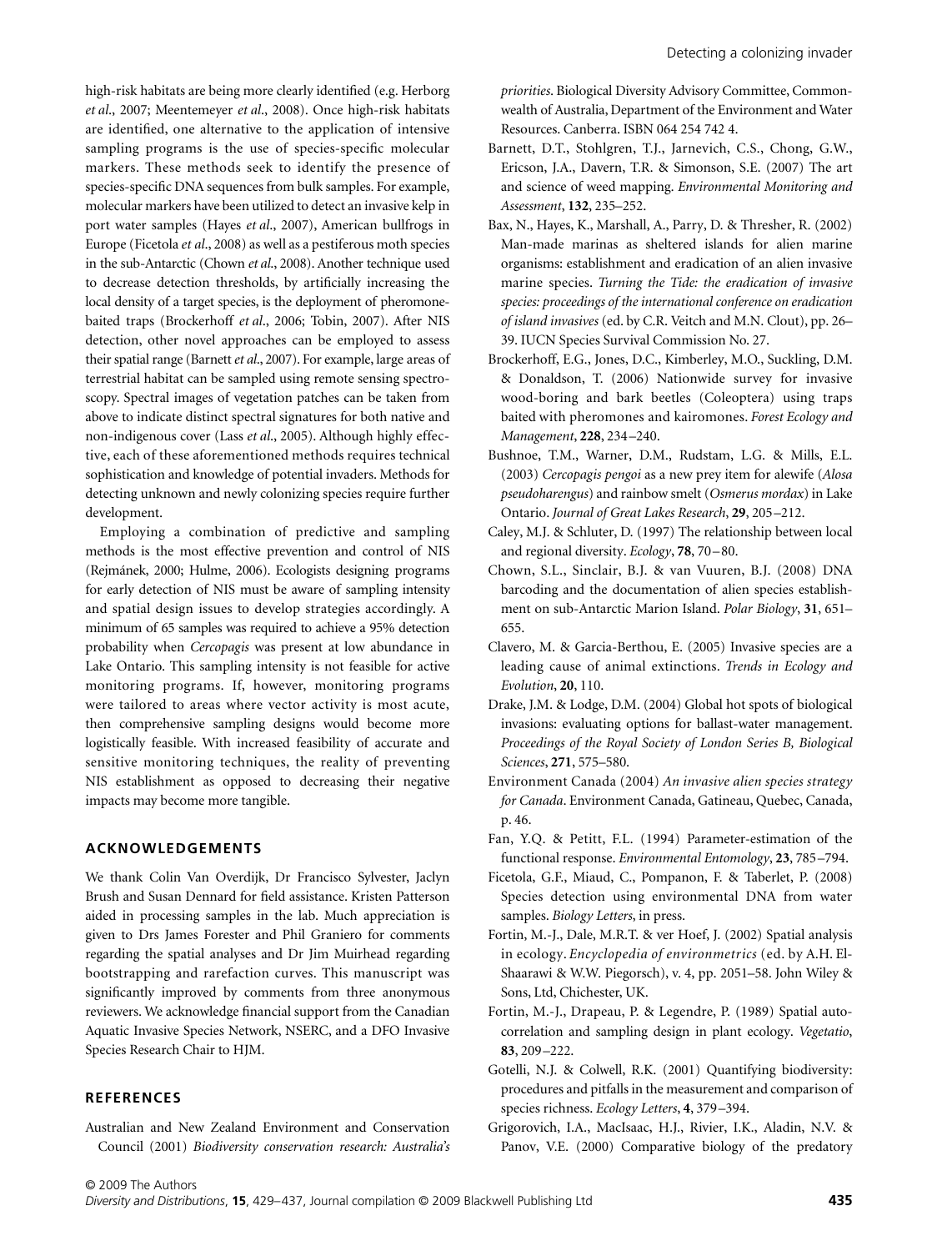cladoceran *Cercopagis pengoi* from Lake Ontario, Baltic Sea and Caspian Sea. *Archiv für Hydrobiologie*, **149**, 23–50.

- Hayes, K.R., Cannon, R., Neil, K. & Inglis, G. (2005) Sensitivity and cost considerations for the detection and eradication of marine pests in ports. *Marine Pollution Bulletin*, **50**, 823–834.
- Hayes, K.R., Gunasekera, R., Sliwa, C., Migus, S., McEnnulty, F., Dunstan, P., Green, M., Patil, J. & Sutton, C. (2007) Empirical validation: small vessel translocation of key threatening species: Stage II – *Undaria pinnatifida*. Final report for the Australian Government Department of Environment and Heritage, CSIRO Division of Marine Research, Hobart, Tasmania, Australia, 100.
- Hellström, J., Moore, D., Young, N. & Goddard, S. (2003) *Tiakina Aotearoa protect New Zealand: The biosecurity strategy for New Zealand*, p. 63. Biosecurity Council, Wellington.
- Herborg, L.-M., Jerde, C.L., Lodge, D.M., Ruiz, G.M. & MacIsaac, H.J. (2007) Predicting invasion risk using measures of introduction effort and environmental niche models. *Ecological Applications*, **17**, 663–674.
- Higgins, S.I., Richardson, D.M., Cowling, R.M. & Trinder-Smith, T.H. (1999) Predicting the landscape-scale distribution of alien plants and their threat to plant diversity. *Conservation Biology*, **13**, 303–313.
- Hirzel, A. & Guisan, A. (2002) Which is the optimal sampling strategy for habitat suitability modelling. *Ecological Modeling*, **135**, 147–186.
- Hortal, J., Borges, P.A.V. & Gaspar, C. (2006) Evaluating the performance of species richness estimators: sensitivity to sample grain size. *Journal of Animal Ecology*, **75**, 274–287.
- Hulme, P.E. (2006) Beyond control: wider implications for the management of biological invasions. *Journal of Applied Ecology*, **43**, 835–847.
- Inglis, G.J., Hurren, H., Oldman, J. & Haskew, R. (2006) Using habitat suitability index and particle dispersion models for early detection of marine invaders. *Ecological Applications*, **16**, 1377–1390.
- Jones, H.P., Tershy, B.R., Zavaleta, E.S., Croll, D.A., Keitt, B.S., Finkelstein, M.E. & Howald, G.R. (2008) Severity of the effects of invasive rats on seabirds: a global review. *Conservation Biology*, **22**, 16–26.
- Krylov, P.I., Bychenkov, D.E., Panov, V.E., Rodionova, N.V. & Telesh, I.V. (1999) Distribution and seasonal dynamics of the Ponto-Caspian invader *Cercopagis pengoi* (Crustacea, Cladocera) in the Neva Estuary (Gulf of Finland). *Hydrobiologia*, **393**, 227–232.
- Lass, L.W., Prather, T.S., Glenn, N.F., Weber, K.T., Mundt, J.T. & Pettingill, J. (2005) A review of remote sensing of invasive weeds and example of the early detection of spotted knapweed (*Centurea maculosa*) and babysbreath (*Gypsophila paniculatat*) with a hyperspectral sensor. *Weed Science*, **53**, 242–251.
- Laxson, C.L., McPhedran, K.N., Makarewicz, J.C., Telesh, I.V. & MacIsaac, H.J. (2003) Effects of the non-indigenous cladoceran *Cercopagis pengoi* on the lower food web of Lake Ontario. *Freshwater Biology*, **48**, 2094–2106.
- Legendre, P. & Fortin, M.-J. (1989) Spatial pattern and ecological analysis. *Vegetatio*, **80**, 107–138.
- MacIsaac, H.J., Grigorovich, I.A., Hoyle, J.A., Yan, N.D. & Panov, V.E. (1999) Invasion of lake Ontario by the Ponto-Caspian predatory cladoceran *cercopagis pengoi*. *Canadian Journal of Fisheries and Aquatic Sciences*, **56**, 1–5.
- MacIsaac, H.J., Robbins, T.C. & Lewis, M.A. (2002) Modeling ships' ballast water as invasion threats to the Great Lakes. *Canadian Journal of Fisheries and Aquatic Sciences*, **59**, 1245–1256.
- Makarewicz, J.C., Grigorovich, I.A., Mills, E., Damaske, E., Cristescu, M.E., Pearsall, W., LaVoie, M.J., Keats, R., Rudstam, L., Hebert, P., Halbritter, H., Kelly, T., Matkovich, C. & MacIsaac, H.J. (2001) Distribution, fecundity, and genetics of *Cercopagis pengoi* (Ostroumov) (Crustacea, Cladocera) in Lake Ontario. *Journal of Great Lakes Research*, **27**, 262–262.
- Meentemeyer, R.K., Anacker, B.L., Mark, W. & Rizzo, D.M. (2008) Early detection of emerging forest disease using dispersal estimation and ecological niche modeling. *Ecological Applications*, **18**, 377–390.
- Mehta, S.V., Haight, R.G., Homans, F.R., Polasky, S. & Venette, R.C. (2007) Optimal detection and control strategies for invasive species management. *Ecological Economics*, **61**, 237–245.
- Moore, B.A. (2005) Alien invasive species: impacts on forests and forestry. A review. *Forest health and biosecurity working paper FBS/8E*. Forestry Department, FAO, Rome.
- Myers, J.H., Simberloff, D., Kuris, A.M. & Carey, J.R. (2000) Eradication revisited: dealing with exotic species. *Trends in Ecology and Evolution*, **15**, 316–320.
- Pimentel, D., Zuniga, R. & Morrison, D. (2005) Update on the environmental and economic costs associated with alieninvasive species in the United States. *Ecological Economics*, **52**, 273–288.
- R Development Core Team (2008) *R: a language and environment for statistical computing*. R Foundation for Statistical [Computing, Vienna, Austria. ISBN 3-900051-07-0 http://](http://www.R-project.org) www.R-project.org.
- Rabinowitz, D. (1981) Seven forms of rarity. *The biological aspects of rare plant conservation* (ed. by H. Synge), pp. 205– 217. John Wiley & Sons, Chichester.
- Rejmánek, M. (2000) Invasive plants: approaches and predictions. *Austral Ecology*, **25**, 497–506.
- Rew, L.J., Maxwell, B.D., Dougher, F.L. & Aspinall, R. (2006) Searching for a needle in a haystack: evaluating survey methods for non-indigenous species. *Biological Invasions*, **8**, 523–539.
- Ricciardi, A. & MacIsaac, H.J. (2008) The book that began invasion ecology. Charles Elton's 50-year-old text on invasion ecology is now cited more than ever. *Nature*, **652**, 34.
- Richardson, D. & Pysek, P. (2008) Fifty years of invasion ecology – the legacy of Charles Elton. *Diversity and Distributions*, **14**, 161–168.
- Rohr, J.R., Mahan, C.G. & Kim, K.C. (2006) Developing a monitoring program for invertebrates: guidelines and a case study. *Conservation Biology*, **21**, 422–433.
- Ruiz, G.M., Fofonoff, P.W., Carlton, J.T., Wonham, M.J. & Hines, A.H. (2000) Invasion of coastal marine communities in North America: apparent patterns, processes, and biases. *Annual Review of Ecology and Systematics*, **31**, 481–531.